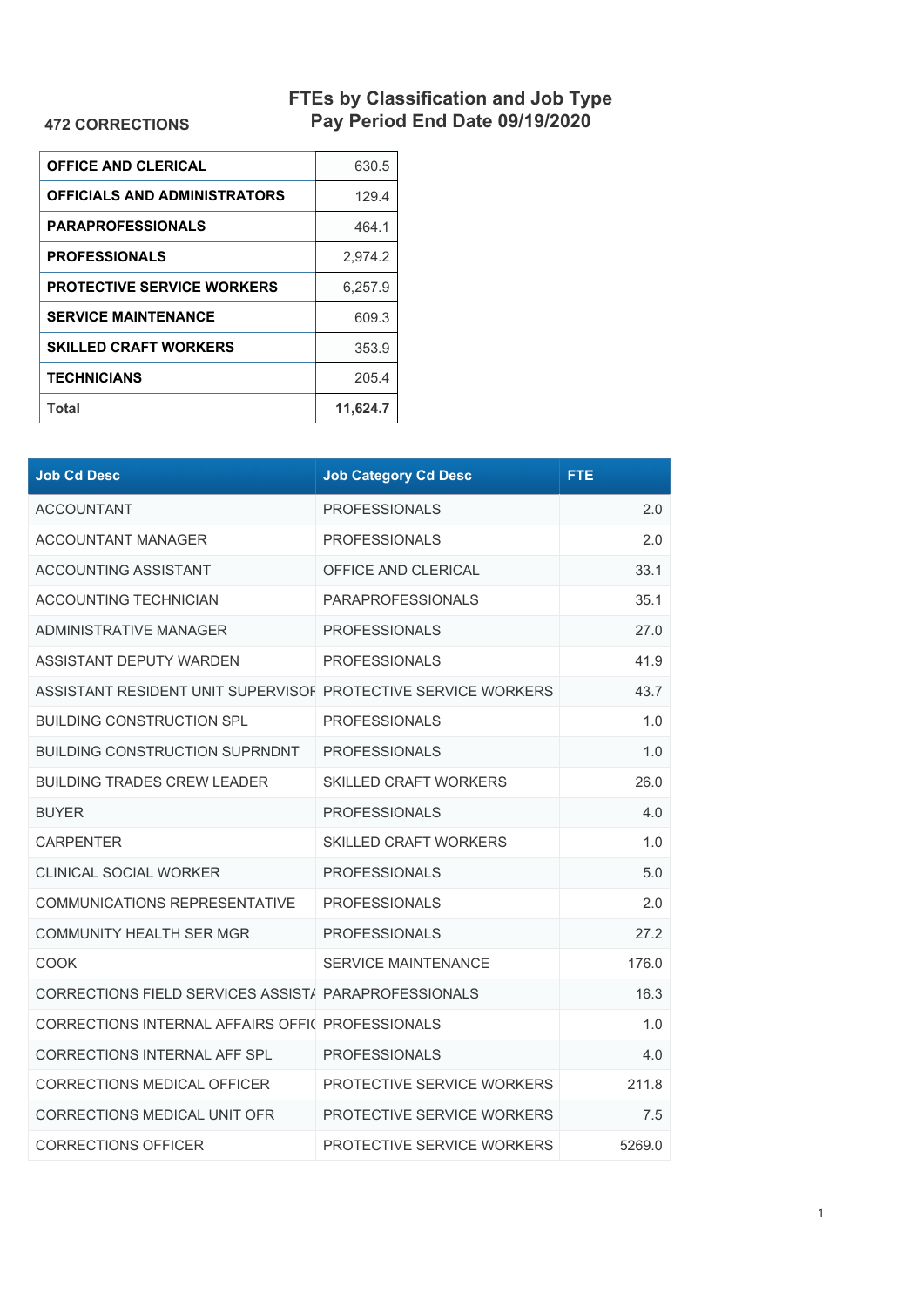| <b>Job Cd Desc</b>                                             | <b>Job Category Cd Desc</b>  | <b>FTE</b> |
|----------------------------------------------------------------|------------------------------|------------|
| CORRECTIONS PROGRAM COORDINATO PROFESSIONALS                   |                              | 182.0      |
| <b>CORRECTIONS PROGRAM MGR-FZN</b>                             | <b>PROFESSIONALS</b>         | 1.0        |
| CORRECTIONS QUA MEN HTH PRO                                    | <b>PROFESSIONALS</b>         | 132.6      |
| CORRECTIONS RESIDENT REPRESENTA <sup>1</sup> PARAPROFESSIONALS |                              | 51.5       |
| <b>CORRECTIONS SECURITY INSPECTOR</b>                          | PROTECTIVE SERVICE WORKERS   | 56.3       |
| CORRECTIONS SECURITY REPRESENTAT PARAPROFESSIONALS             |                              | 23.4       |
| <b>CORRECTIONS SHIFT SUPERVISOR</b>                            | PROTECTIVE SERVICE WORKERS   | 645.4      |
| <b>CORRECTIONS TRA OFR</b>                                     | <b>SERVICE MAINTENANCE</b>   | 168.5      |
| <b>DENTAL AIDE</b>                                             | <b>PARAPROFESSIONALS</b>     | 31.5       |
| <b>DENTAL HYGIENIST</b>                                        | <b>PARAPROFESSIONALS</b>     | 19.0       |
| DENTAL LABORATORY TECHNICIAN                                   | <b>TECHNICIANS</b>           | 1.0        |
| <b>DENTIST</b>                                                 | <b>PROFESSIONALS</b>         | 9.2        |
| <b>DENTIST MANAGER</b>                                         | <b>PROFESSIONALS</b>         | 1.0        |
| DEPARTMENTAL ANALYST                                           | <b>PROFESSIONALS</b>         | 116.2      |
| DEPARTMENTAL MANAGER                                           | <b>PROFESSIONALS</b>         | 16.0       |
| DEPARTMENTAL SPECIALIST                                        | <b>PROFESSIONALS</b>         | 82.9       |
| DEPARTMENTAL SUPERVISOR                                        | <b>PARAPROFESSIONALS</b>     | 28.0       |
| DEPARTMENTAL TECHNICIAN                                        | <b>PARAPROFESSIONALS</b>     | 148.8      |
| DEVELOPMENTAL DISABILITIES PROGRA PROFESSIONALS                |                              | 1.0        |
| <b>DIETITIAN NUTRITIONIST</b>                                  | <b>PROFESSIONALS</b>         | 4.0        |
| DIVISION ADMINISTRATOR                                         | OFFICIALS AND ADMINISTRATORS | 7.0        |
| <b>DOMESTIC SERVICES AIDE</b>                                  | SERVICE MAINTENANCE          | 9.9        |
| DRAFTING TECHNICIAN                                            | <b>TECHNICIANS</b>           | 1.0        |
| ELECTRICIAN LICENSED                                           | <b>SKILLED CRAFT WORKERS</b> | 27.9       |
| ELECTRICIAN-MASTER LICENSED                                    | <b>SKILLED CRAFT WORKERS</b> | 5.0        |
| EMERGENCY MEDICAL TECHNICIAN PAR. TECHNICIANS                  |                              | 1.0        |
| EMPLOYMENT COUNSELOR                                           | <b>PROFESSIONALS</b>         | 9.3        |
| ENVIRONMENTAL SANITARIAN SPL                                   | <b>PROFESSIONALS</b>         | 2.0        |
| EQUIPMENT OPERATOR                                             | SKILLED CRAFT WORKERS        | 7.0        |
| <b>EQUIPMENT TECHNICIAN</b>                                    | <b>TECHNICIANS</b>           | 15.0       |
| <b>EXECUTIVE SECRETARY</b>                                     | OFFICE AND CLERICAL          | 33.1       |
| <b>FINANCIAL ANALYST</b>                                       | <b>PROFESSIONALS</b>         | 8.1        |
| FINANCIAL SPECIALIST                                           | <b>PROFESSIONALS</b>         | 4.0        |
| <b>FINGERPRINT TECHNICIAN</b>                                  | <b>TECHNICIANS</b>           | 2.0        |
| <b>FIRE SAFETY INSPECTOR</b>                                   | <b>TECHNICIANS</b>           | 8.0        |
| FIRE SAFETY SUPERVISOR                                         | <b>TECHNICIANS</b>           | 2.0        |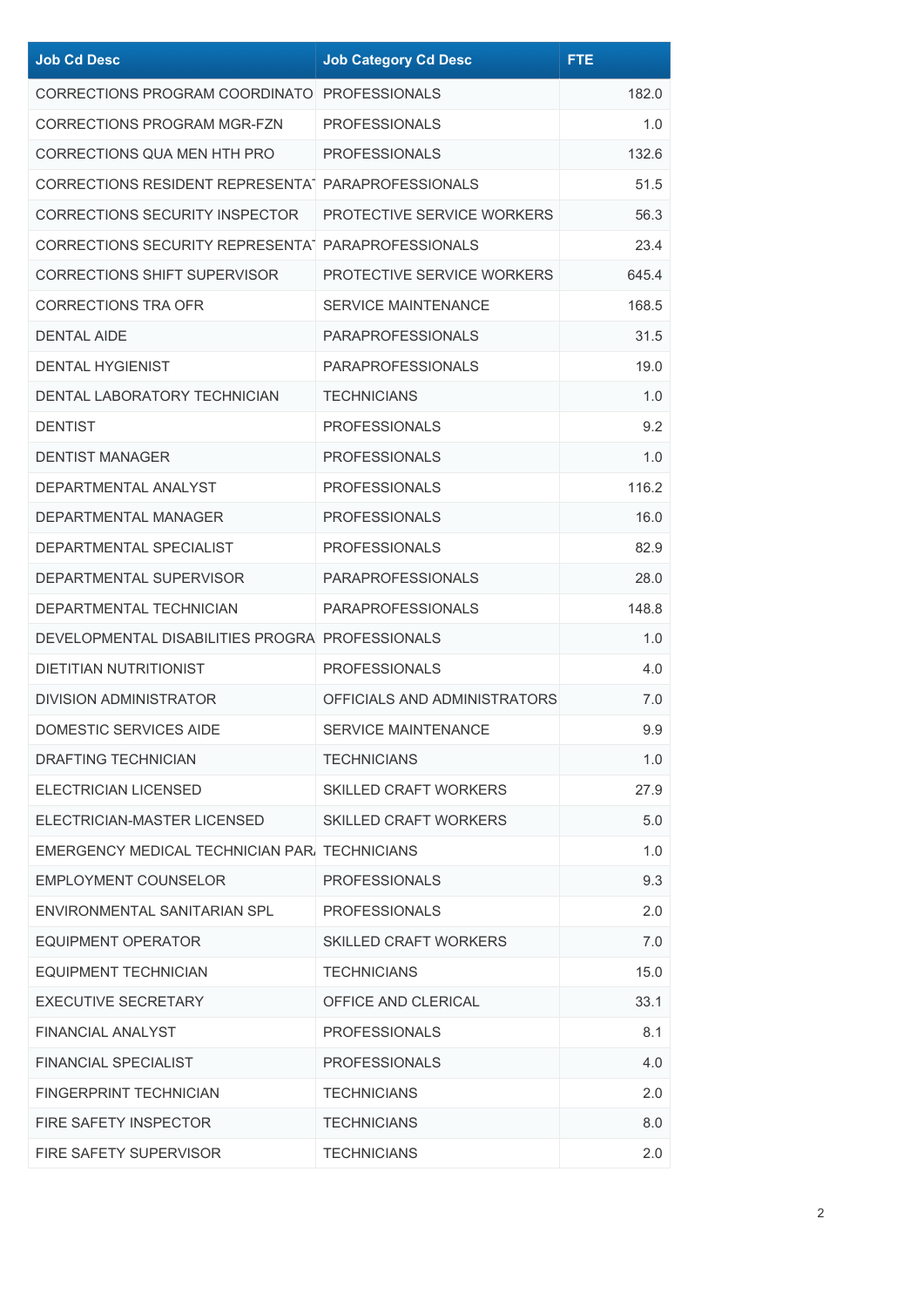| <b>Job Cd Desc</b>                                 | <b>Job Category Cd Desc</b>  | <b>FTE</b> |
|----------------------------------------------------|------------------------------|------------|
| FOOD SERVICES SUPERVISOR                           | <b>SERVICE MAINTENANCE</b>   | 119.8      |
| <b>GENERAL OFFICE ASSISTANT</b>                    | OFFICE AND CLERICAL          | 166.0      |
| <b>GROUNDSKEEPER</b>                               | <b>SERVICE MAINTENANCE</b>   | 1.0        |
| <b>HUMAN RESOURCES ANALYST</b>                     | <b>PROFESSIONALS</b>         | 1.0        |
| HUMAN RESOURCES DEVELOPER                          | <b>PROFESSIONALS</b>         | 36.1       |
| HUMAN RESOURCES DEV SPL                            | <b>PROFESSIONALS</b>         | 10.3       |
| HUMAN RESOURCES MANAGER                            | <b>PROFESSIONALS</b>         | 4.0        |
| HUMAN RESOURCES SPECIALIST                         | <b>PROFESSIONALS</b>         | 4.0        |
| INDUSTRIES PRODUCTION LEADER                       | <b>SKILLED CRAFT WORKERS</b> | 22.0       |
| <b>INDUSTRIES SUPERVISOR</b>                       | <b>SKILLED CRAFT WORKERS</b> | 7.0        |
| <b>INSTITUTION CHAPLAIN</b>                        | <b>PROFESSIONALS</b>         | 22.9       |
| JANITOR                                            | <b>SERVICE MAINTENANCE</b>   | 1.1        |
| <b>LABORATORY ASSISTANT</b>                        | <b>TECHNICIANS</b>           | 1.2        |
| LABORER                                            | <b>SERVICE MAINTENANCE</b>   | 1.0        |
| LIBRARIAN                                          | <b>PROFESSIONALS</b>         | 18.0       |
| <b>LIBRARIAN MANAGER</b>                           | <b>PROFESSIONALS</b>         | 1.0        |
| LIBRARY ASSISTANT                                  | OFFICE AND CLERICAL          | 4.9        |
| <b>LIBRARY TECHNICIAN</b>                          | <b>PARAPROFESSIONALS</b>     | 22.0       |
| <b>MAINTENANCE MECHANIC</b>                        | <b>SKILLED CRAFT WORKERS</b> | 187.0      |
| MEDICAL RECORD EXAMINER                            | <b>PARAPROFESSIONALS</b>     | 30.0       |
| MEDICAL RECORD EXAMINER-SUPERVIS PARAPROFESSIONALS |                              | 6.0        |
| <b>MEDICAL TECHNICIAN SUPERVISOR</b>               | <b>TECHNICIANS</b>           | 1.0        |
| MENTAL HEALTH SOCIAL WORKER                        | <b>PROFESSIONALS</b>         | 4.0        |
| MUSIC THERAPIST                                    | <b>PROFESSIONALS</b>         | 2.0        |
| OCCUPATIONAL THERAPIST                             | <b>PROFESSIONALS</b>         | 3.0        |
| OFFICE DIRECTOR                                    | OFFICIALS AND ADMINISTRATORS | 8.0        |
| OFFICE SUPERVISOR                                  | OFFICE AND CLERICAL          | 3.0        |
| PAROLE PROBATION MANAGER                           | <b>PROFESSIONALS</b>         | 161.9      |
| PAROLE PROBATION OFFICER                           | <b>PROFESSIONALS</b>         | 1189.6     |
| PAROLE PROBATION SPECIALIST                        | <b>PROFESSIONALS</b>         | 15.0       |
| PHARMACY ASSISTANT                                 | <b>TECHNICIANS</b>           | 31.8       |
| <b>PHLEBOTOMIST</b>                                | <b>TECHNICIANS</b>           | 2.0        |
| PHYSICAL PLANT SUPERVISOR                          | <b>SKILLED CRAFT WORKERS</b> | 25.0       |
| PHYSICIAN ASSISTANT                                | <b>PROFESSIONALS</b>         | 1.0        |
| PLUMBER                                            | <b>SKILLED CRAFT WORKERS</b> | 32.0       |
| POWER PLANT OPERATOR                               | <b>SKILLED CRAFT WORKERS</b> | 2.0        |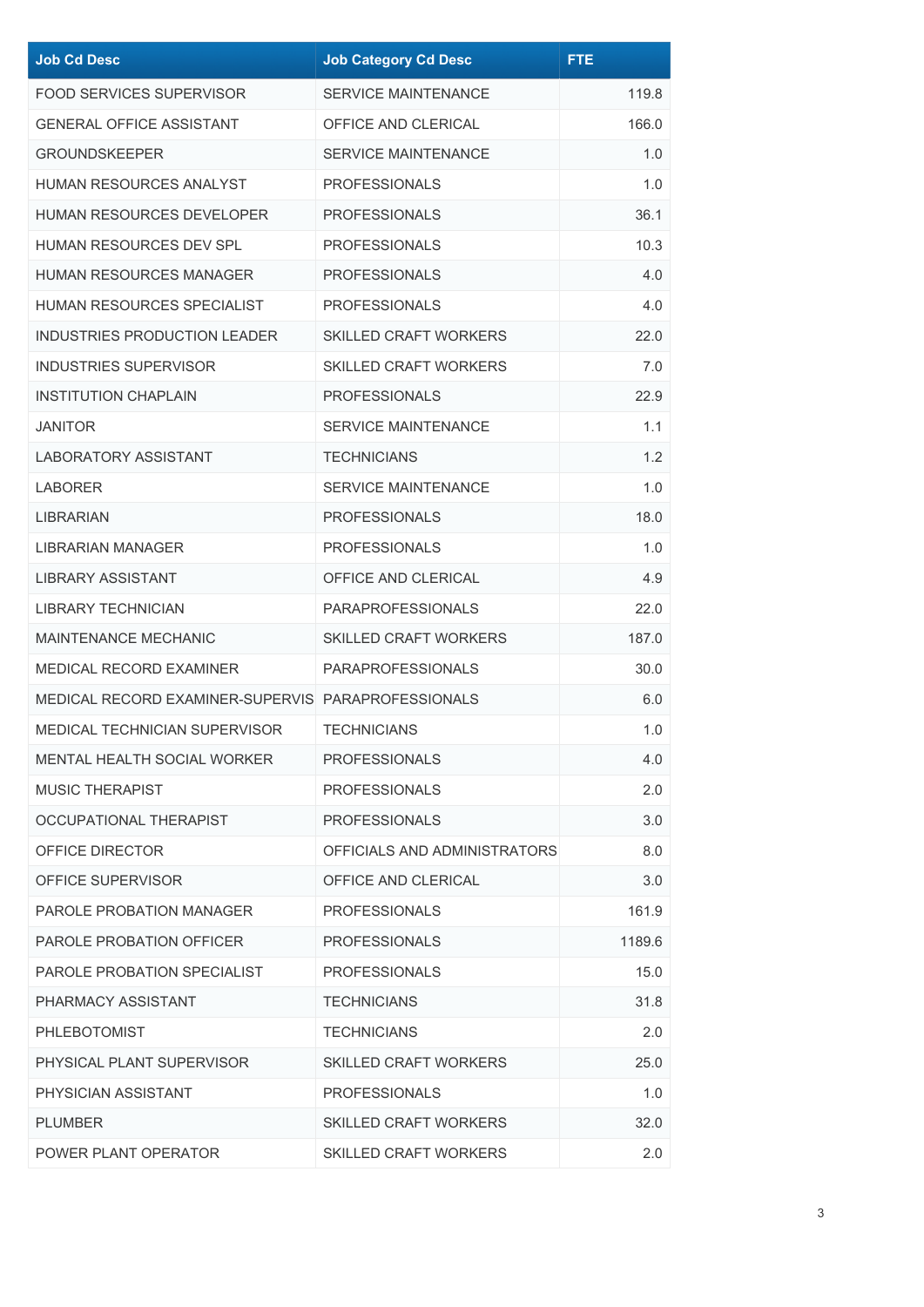| <b>Job Cd Desc</b>                                           | <b>Job Category Cd Desc</b>  | <b>FTE</b> |
|--------------------------------------------------------------|------------------------------|------------|
| PRACTICAL NURSE LICENSED                                     | <b>TECHNICIANS</b>           | 126.3      |
| <b>PRISON COUNSELOR</b>                                      | <b>PROFESSIONALS</b>         | 193.5      |
| PROCUREMENT TECHNICIAN                                       | <b>PARAPROFESSIONALS</b>     | 9.6        |
| PROMOTIONAL AGENT                                            | <b>PROFESSIONALS</b>         | 2.0        |
| <b>PSYCHIATRIST</b>                                          | <b>PROFESSIONALS</b>         | 1.6        |
| <b>PSYCHOLOGIST</b>                                          | <b>PROFESSIONALS</b>         | 65.3       |
| RECREATIONAL THERAPIST                                       | <b>PROFESSIONALS</b>         | 13.0       |
| <b>REFRIGERATION MECHANIC</b>                                | <b>SKILLED CRAFT WORKERS</b> | 9.0        |
| REFRIGERATION MECHANIC-LICENSED                              | <b>SKILLED CRAFT WORKERS</b> | 3.0        |
| <b>REGISTERED NURSE</b>                                      | <b>PROFESSIONALS</b>         | 274.7      |
| <b>REGISTERED NURSE DIRECTOR</b>                             | <b>PROFESSIONALS</b>         | 4.1        |
| <b>REGISTERED NURSE MANAGER</b>                              | <b>PROFESSIONALS</b>         | 75.5       |
| <b>REGISTERED NURSE NON-CAREER</b>                           | <b>PROFESSIONALS</b>         | 2.5        |
| <b>REGULATION AGENT</b>                                      | <b>PROFESSIONALS</b>         | 2.0        |
| <b>RESIDENT CARE AIDE</b>                                    | <b>PARAPROFESSIONALS</b>     | 31.3       |
| <b>RESIDENT UNIT MANAGER</b>                                 | <b>PROFESSIONALS</b>         | 50.1       |
| RESPIRATORY THERAPY TECHNICIAN                               | <b>TECHNICIANS</b>           | 1.7        |
| RIGHTS SPECIALIST                                            | <b>PROFESSIONALS</b>         | 1.0        |
| <b>SCHOOL PRINCIPAL</b>                                      | OFFICIALS AND ADMINISTRATORS | 12.0       |
| <b>SCHOOL PSYCHOLOGIST</b>                                   | <b>PROFESSIONALS</b>         | 1.0        |
| <b>SCHOOL TEACHER</b>                                        | <b>PROFESSIONALS</b>         | 48.0       |
| <b>SECRETARY</b>                                             | OFFICE AND CLERICAL          | 210.0      |
| SECRETARY SUPERVISOR                                         | OFFICE AND CLERICAL          | 3.0        |
| SENIOR EXECUTIVE MAN AST                                     | OFFICE AND CLERICAL          | 11.0       |
| SENIOR EXECUTIVE SERVICE                                     | OFFICIALS AND ADMINISTRATORS | 6.0        |
| SENIOR EXECUTIVE WARDEN                                      | OFFICIALS AND ADMINISTRATORS | 22.0       |
| SPECIAL ALTERNATIVE INCARCERATION PROTECTIVE SERVICE WORKERS |                              | 24.2       |
| SPECIAL EDUCATION TEACHER                                    | <b>PROFESSIONALS</b>         | 15.0       |
| STATE ADMINISTRATIVE MANAGER                                 | OFFICIALS AND ADMINISTRATORS | 47.5       |
| STATE ASSISTANT ADMINISTRATOR                                | OFFICIALS AND ADMINISTRATORS | 5.0        |
| STATE BUREAU ADMINISTRATOR                                   | OFFICIALS AND ADMINISTRATORS | 1.0        |
| <b>STATE DEPUTY WARDEN</b>                                   | OFFICIALS AND ADMINISTRATORS | 20.9       |
| STATISTICIAN SPECIALIST                                      | <b>PROFESSIONALS</b>         | 1.0        |
| <b>STOREKEEPER</b>                                           | SERVICE MAINTENANCE          | 112.1      |
| STOREKEEPER SUPERVISOR                                       | <b>SERVICE MAINTENANCE</b>   | 20.0       |
| STUDENT ASSISTANT                                            | <b>TECHNICIANS</b>           | 4.8        |